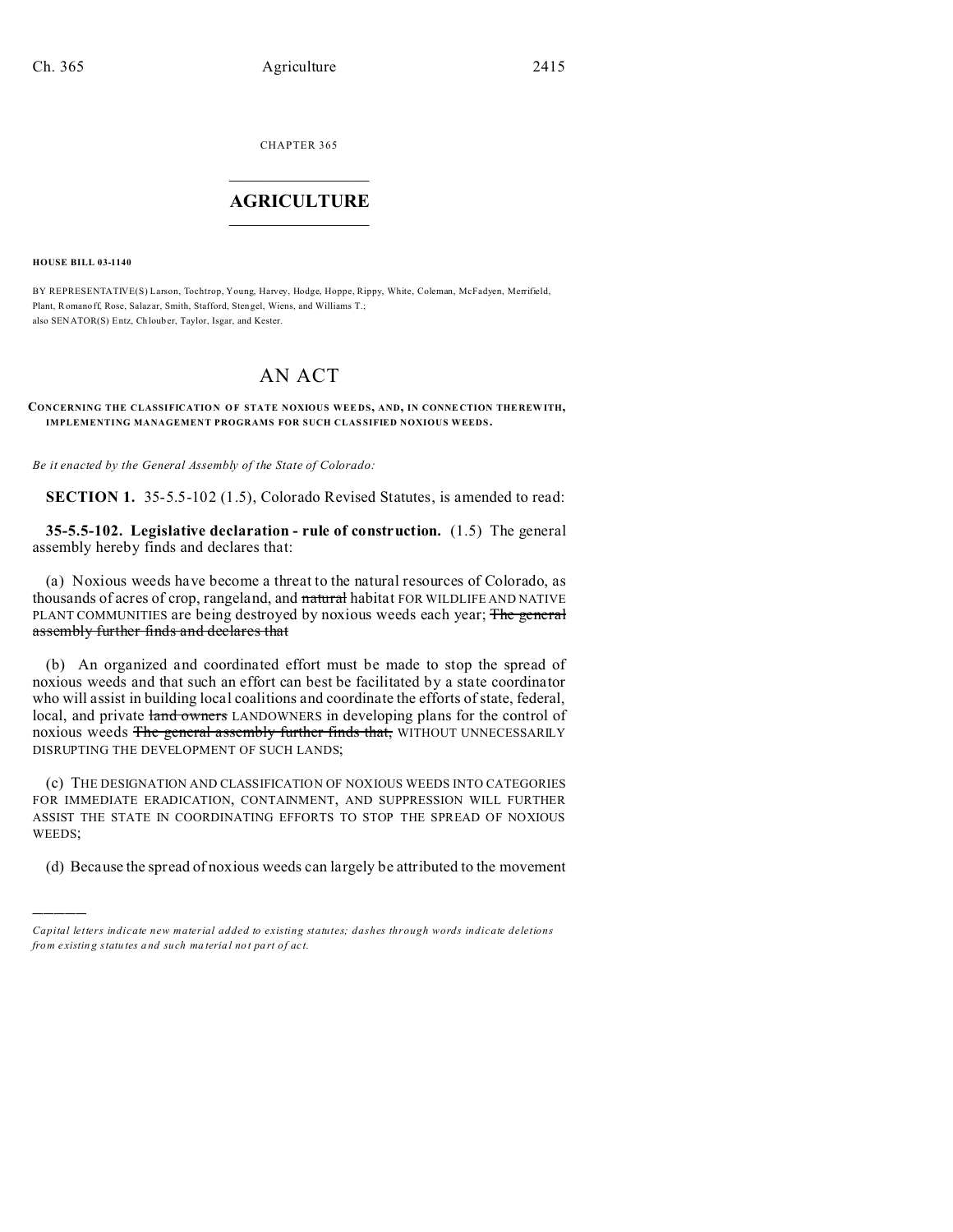of seed and plant parts on motor vehicles, and BECAUSE noxious weeds are becoming an increasing maintenance problem on highway right-of-ways in this state, additional resources are needed to fight the spread of noxious weeds; The general assembly declares that grants from the noxious weed management fund shall be made to allow local cooperative efforts to proceed with noxious weed management AND

(e) THE USE OF MONEYS IN THE NOXIOUS WEED MANAGEMENT FUND TO ASSIST LOCAL GOVERNING BODIES AND AFFECTED LANDOWNERS IN THE ERADICATION, CONTAINMENT, OR SUPPRESSION OF NOXIOUS WEEDS BEST SERVES THE CITIZENS OF COLORADO.

**SECTION 2.** 35-5.5-103 (4), the introductory portion to 35-5.5-103 (9), and 35-5.5-103 (10) and (18.5), Colorado Revised Statutes, are amended, and the said 35-5.5-103 is further amended BY THE ADDITION OF A NEW SUBSECTION, to read:

**35-5.5-103. Definitions.** As used in this article, unless the context otherwise requires:

(4) "Commissioner" means the commissioner of the department of agriculture OR HIS OR HER DESIGNEE.

(9) "Integrated management" means the planning and implementation of a coordinated program utilizing a variety of methods for managing noxious weeds, the purpose of which is to achieve SPECIFIED MANAGEMENT OBJECTIVES AND PROMOTE desirable plant communities. Such methods may include but are not limited to education, preventive measures, good stewardship, and the following techniques:

(10) "Landowner" means any owner of record of FEDERAL, TRIBAL, state, COUNTY, municipal, or private land. and includes an owner of any easement, right-of-way, or estate in the land.

(11.7) "MANAGEMENT OBJECTIVE" MEANS THE SPECIFIC, DESIRED RESULT OF INTEGRATED MANAGEMENT EFFORTS AND INCLUDES:

(a) "ERADICATION" WHICH MEANS REDUCING THE REPRODUCTIVE SUCCESS OF A NOXIOUS WEED SPECIES OR SPECIFIED NOXIOUS WEED POPULATION IN LARGELY UNINFESTED REGIONS TO ZERO AND PERMANENTLY ELIMINATING THE SPECIES OR POPULATION WITHIN A SPECIFIED PERIOD OF TIME. ONCE ALL SPECIFIED WEED POPULATIONS ARE ELIMINATED OR PREVENTED FROM REPRODUCING, INTENSIVE EFFORTS CONTINUE UNTIL THE EXISTING SEED BANK IS EXHAUSTED.

(b) "CONTAINMENT" WHICH MEANS MAINTAINING AN INTENSIVELY MANAGED BUFFER ZONE THAT SEPARATES INFESTED REGIONS, WHERE SUPPRESSION ACTIVITIES PREVAIL, FROM LARGELY UNINFESTED REGIONS, WHERE ERADICATION ACTIVITIES PREVAIL.

(c) "SUPPRESSION" WHICH MEANS REDUCING THE VIGOR OF NOXIOUS WEED POPULATIONS WITHIN AN INFESTED REGION, DECREASING THE PROPENSITY OF NOXIOUS WEED SPECIES TO SPREAD TO SURROUNDING LANDS, AND MITIGATING THE NEGATIVE EFFECTS OF NOXIOUS WEED POPULATIONS ON INFESTED LANDS.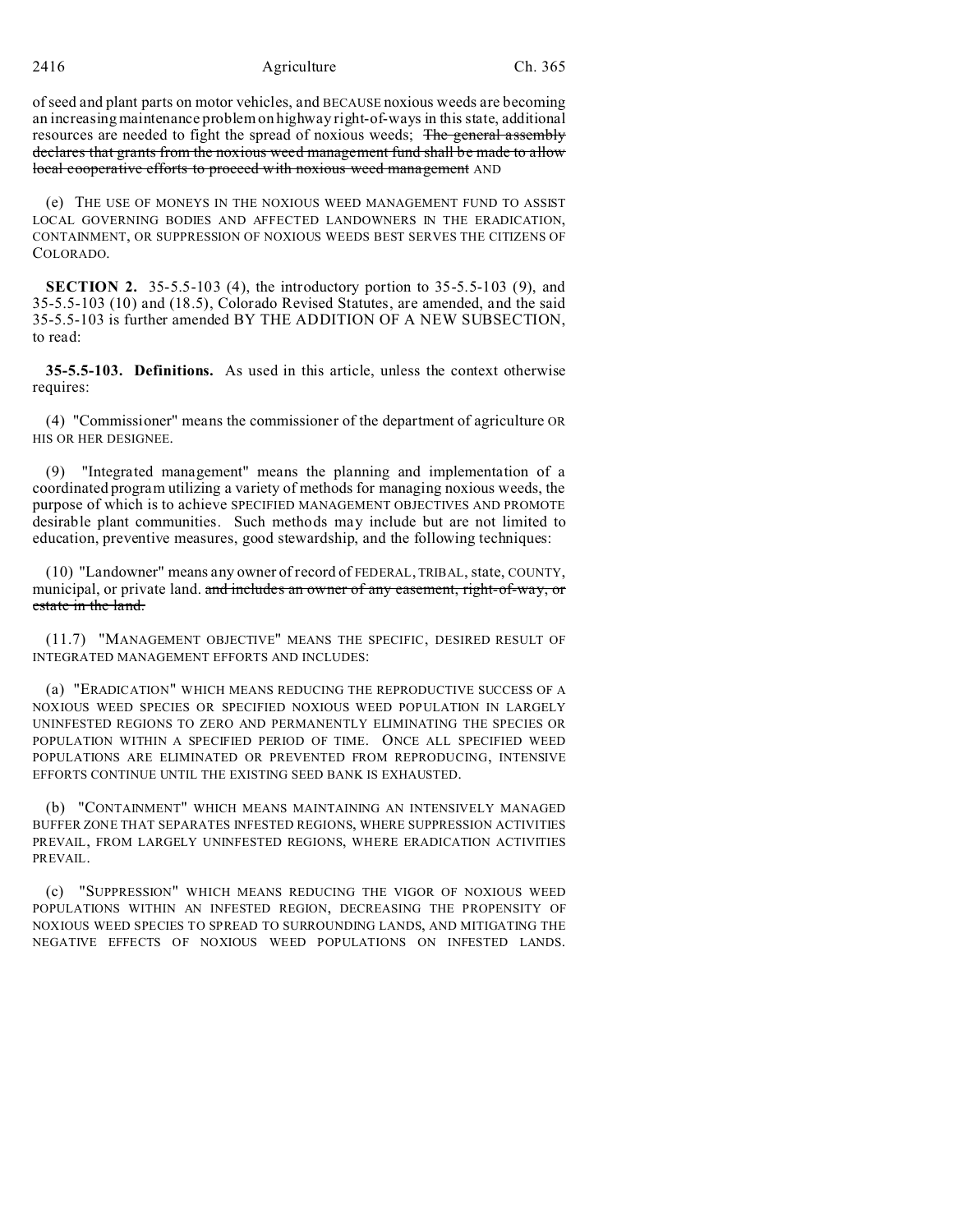SUPPRESSION EFFORTS MAY EMPLOY A WIDE VARIETY OF INTEGRATED MANAGEMENT TECHNIQUES.

(d) "RESTORATION" WHICH MEANS THE REMOVAL OF NOXIOUS WEED SPECIES AND REESTABLISHMENT OF DESIRABLE PLANT COMMUNITIES ON LANDS OF SIGNIFICANT ENVIRONMENTAL OR AGRICULTURAL VALUE IN ORDER TO HELP RESTORE OR MAINTAIN SAID VALUE.

(18.5) "State noxious weed" means any noxious weed identified by the commissioner by rule after surveying the local advisory boards and prioritizing the top ten weeds. Said survey should be conducted every three years NOTIFYING AND CONSULTING WITH THE STATE NOXIOUS WEED ADVISORY COMMITTEE CREATED IN SECTION 35-5.5-108.7.

**SECTION 3.** Article 5.5 of title 35, Colorado Revised Statutes, is amended BY THE ADDITION OF THE FOLLOWING NEW SECTIONS to read:

**35-5.5-104.5. Intentional introduction, cultivation, or sale of noxious weeds - costs.** (1) (a) IT SHALL BE UNLAWFUL TO INTENTIONALLY INTRODUCE, CULTIVATE, SELL, OFFER FOR SALE, OR KNOWINGLY ALLOW TO GROW IN VIOLATION OF THIS ARTICLE OR ANY RULE PROMULGATED HEREUNDER IN THIS STATE ANY NOXIOUS WEED DESIGNATED PURSUANT TO SECTION 35-5.5-108 (2) (a); EXCEPT THAT THIS PROHIBITION SHALL NOT APPLY TO:

(I) RESEARCH SANCTIONED BY A STATE OR FEDERAL AGENCY OR AN ACCREDITED UNIVERSITY OR COLLEGE;

(II) ACTIVITIES SPECIFICALLY PERMITTED BY THE COMMISSIONER;

(III) NOXIOUS WEED MANAGEMENT PLANS THAT ARE PART OF AN APPROVED RECLAMATION PLAN PURSUANT TO SECTION 34-32-116 (7) OR 34-32.5-116 (4), C.R.S.;

(IV) NOXIOUS WEED MANAGEMENT ACTIVITIES THAT ARE CONDUCTED ON DISTURBED LANDS AS PART OF AN APPROVED RECLAMATION PLAN PURSUANT TO SECTION 34-33-111 (1), C.R.S.; OR

(V) NOXIOUS WEED MANAGEMENT ACTIVITIES THAT ARE PART OF ACTIVITIES CONDUCTED ON DISTURBED LANDS PURSUANT TO SECTION 34-60-106 (12), C.R.S.

(b) IT SHALL NOT BE A VIOLATION OF THIS SECTION FOR A PERSON TO KNOWINGLY ALLOW TO GROW A STATE NOXIOUS WEED THAT IS BEING PROPERLY MANAGED IN ACCORDANCE WITH THE RULES PROMULGATED BY THE COMMISSIONER.

(2) ANY ENTITY OR PERSON THAT VIOLATES THE PROVISIONS OF THIS SECTION SHALL BE RESPONSIBLE FOR THE COSTS ASSOCIATED WITH REMEDIATION OF THE NOXIOUS WEEDS. IN ASSESSING THE COST OF REMEDIATION, THE COMMISSIONER MAY INCLUDE BOTH ACTUAL IMMEDIATE AND ESTIMATED FUTURE COSTS TO ACHIEVE SPECIFIED MANAGEMENT OBJECTIVES.

## **35-5.5-108.5. Responsibilities related to eradication of designated noxious**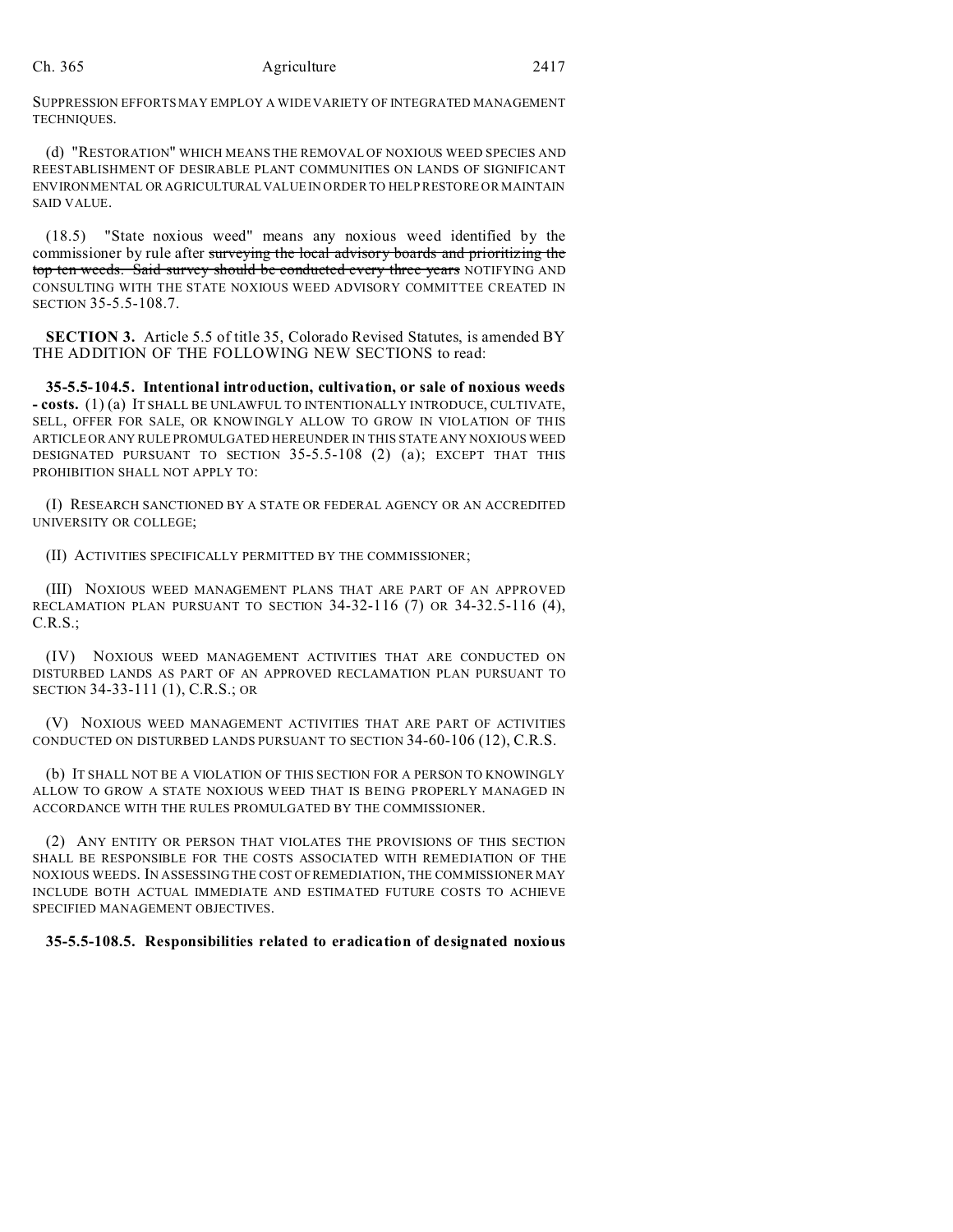#### 2418 **Agriculture** Ch. 365

**weeds - commissioner - local governing bodies - affected landowners.** (1) THIS SECTION SHALL APPLY TO NOXIOUS WEEDS THAT HAVE BEEN CLASSIFIED AS LIST A SPECIES AND TO POPULATIONS OF LIST B SPECIES DESIGNATED FOR ERADICATION PURSUANT TO SECTION 35-5.5-108 (2) (a). THIS SECTION SHALL GOVERN THE RESPONSIBILITIES OF THE COMMISSIONER, LOCAL GOVERNING BODIES, AND AFFECTED LANDOWNERS.

(2) **Duties of commissioner.** (a) THE COMMISSIONER MAY ENFORCE THE PROVISIONS OF THIS SECTION AS NECESSARY TO ENSURE THE COOPERATION OF LOCAL GOVERNING BODIES AND AFFECTED LANDOWNERS.

#### (b) THE COMMISSIONER SHALL PROVIDE:

(I) EDUCATIONAL RESOURCES TO LOCAL GOVERNING BODIES AND AFFECTED LANDOWNERS REGARDING THE ERADICATION OF LIST A SPECIES AND POPULATIONS OF LIST B SPECIES DESIGNATED FOR ERADICATION. SUCH EDUCATION SHALL INCLUDE AN EXPLANATION OF WHY THE SPECIES HAS BEEN LISTED FOR ERADICATION, THE PRESCRIBED TECHNIQUES FOR ERADICATION IN THE MOST COST-EFFECTIVE MANNER, AND THE DUTIES OF THE LOCAL GOVERNING BODY AND AFFECTED LANDOWNER REGARDING SUCH ERADICATION.

(II) FINANCIAL OR IN-KIND RESOURCES TO LOCAL GOVERNING BODIESOR AFFECTED LANDOWNERS TO ERADICATE LIST A SPECIES AND POPULATIONS OF LIST B SPECIES DESIGNATED FOR ERADICATION FROM THE AVAILABLE MONEYS IN THE NOXIOUS WEED MANAGEMENT FUND CREATED IN SECTION 35-5.5-116. SUCH FINANCIAL OR IN-KIND RESOURCE ALLOCATION SHALL BE DETERMINED BY THE COMMISSIONER ACCORDING TO THE IDENTIFIED BENEFITS TO THE CITIZENS OF COLORADO, THE SURROUNDING COMMUNITY, AND THE AFFECTED LANDOWNERS.

(III) THE INVENTORY AND MAPPING INFRASTRUCTURE NECESSARY TO FACILITATE THE CLASSIFICATION OF STATE NOXIOUS WEEDS AND THE DEVELOPMENT AND IMPLEMENTATION OF STATE NOXIOUS WEED MANAGEMENT PLANS.

(3) **Duties of local governing bodies.** (a) IN COMPLIANCE WITH THE RULES PROMULGATED BY THE COMMISSIONER, A LOCAL GOVERNING BODY SHALL INITIATE AND MAINTAIN COMMUNICATIONS WITH LANDOWNERS WHO ARE AFFECTED BY LIST A SPECIES AND POPULATIONS OF LIST B SPECIES DESIGNATED FOR ERADICATION BY THE COMMISSIONER.

(b) IN ADDITION TO THE EXISTING POWERS AND DUTIES OF A LOCAL GOVERNING BODY PROVIDED IN THIS ARTICLE A LOCAL GOVERNING BODY SHALL:

(I) PROVIDE AFFECTED LAND OWNERS WITH TECHNICAL ASSISTANCE FOR THE ERADICATION OF LIST A SPECIES AND POPULATIONS OF LIST B SPECIES DESIGNATED FOR ERADICATION BY THE COMMISSIONER;

(II) CARRY OUT SUFFICIENT MEASURES, INCLUDING PROJECT OVERSIGHT AND ENFORCEMENT, AS MAY BE NECESSARY TO ENSURE THE ERADICATION OF LIST A SPECIES AND POPULATIONS OF LIST B SPECIES DESIGNATED FOR ERADICATION BY THE COMMISSIONER;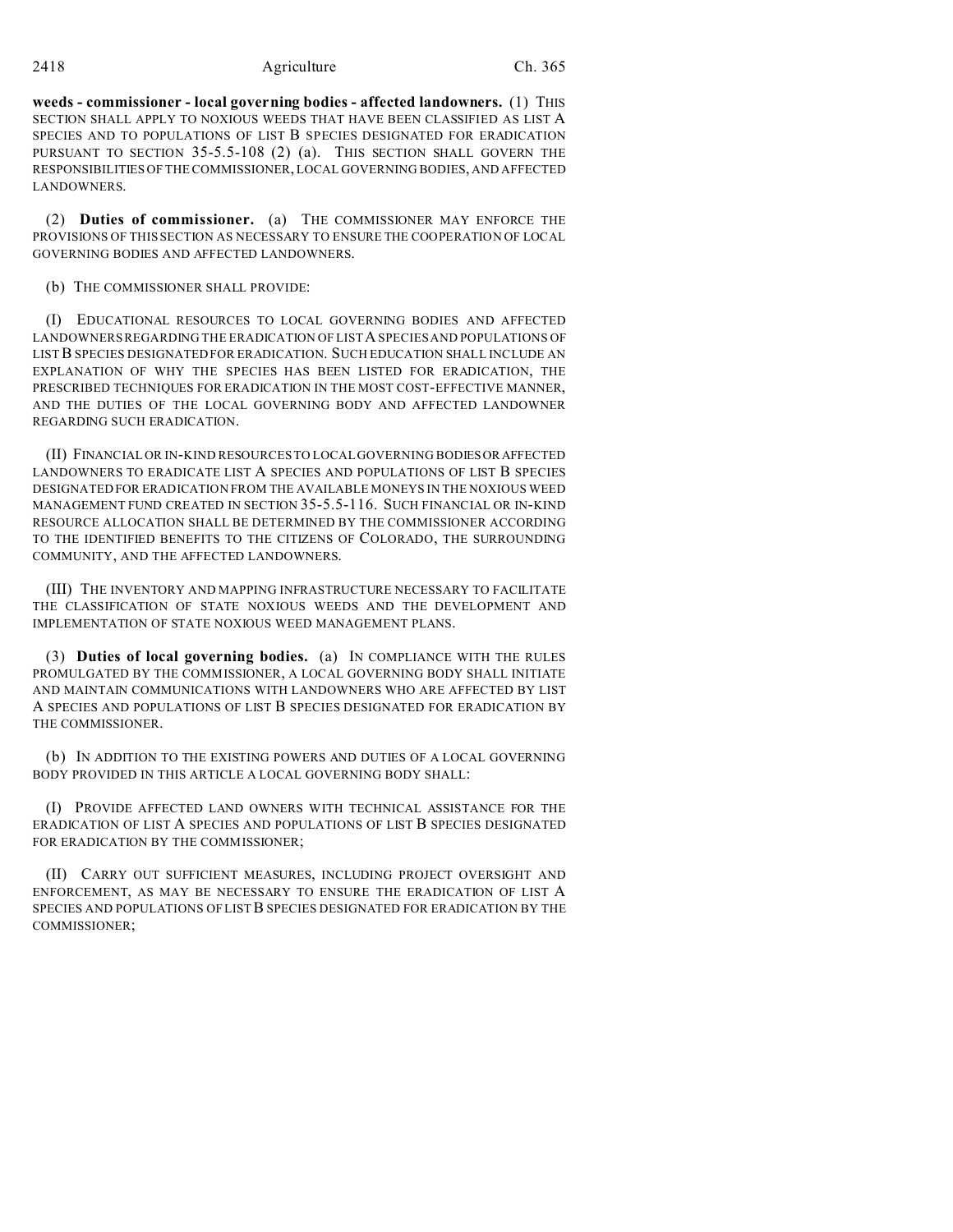(III) PROVIDE THE COMMISSIONER WITH ASSISTANCE IN DISSEMINATING FINANCIAL RESOURCES TO AFFECTED LANDOWNERS AND MAPPING DATA PURSUANT TO RULES PROMULGATED BY THE COMMISSIONER; AND

(IV) DETERMINE THE COST OF ERADICATION TO BE BORNE BY AFFECTED LANDOWNERS.

(c) LOCAL GOVERNING BODIES MAY APPLY TO THE COMMISSIONER FOR A WAIVER OF COMPLIANCE WITH AN ERADICATION DESIGNATION PURSUANT TO SECTION 35-5.5-108 (2.7).

(d) IF THE COMMISSIONER DETERMINES, IN CONSULTATION WITH THE LOCAL GOVERNING BODY, THAT THE MOST COST-EFFECTIVE MANNER TO ERADICATE DESIGNATED NOXIOUS WEEDS IS FOR THE COMMISSIONER TO IMPLEMENT AN ERADICATION PROGRAM, THE COMMISSIONER MAY IMPLEMENT THE ERADICATION PROGRAM DIRECTLY.

(4) **Duties of affected landowners or occupants.** EXCEPT AS PROVIDED PURSUANT TO SECTION 35-5.5-104.5 (1) (a), AN AFFECTED LANDOWNER OR OCCUPANT WHOSE PROPERTY MAY BE AFFECTED BY LIST A SPECIES OR BY POPULATIONS OF LIST B SPECIES DESIGNATED FOR ERADICATION SHALL ALLOW THE COMMISSIONER OR LOCAL WEED CONTROL OFFICIALS ACCESS TO SUCH PROPERTY FOR THE PURPOSE OF IMMEDIATE INSPECTION AND ERADICATION WHEN AT LEAST ONE OF THE FOLLOWING EVENTS HAS OCCURRED:

(a) THE AFFECTED LANDOWNER OR OCCUPANT HAS REQUESTED THE INSPECTION;

(b) A NEIGHBORING LANDOWNER OR OCCUPANT HAS REPORTED A SUSPECTED NOXIOUS WEED INFESTATION AND REQUESTED AN INSPECTION; OR

(c) AN AUTHORIZED AGENT OF THE LOCAL GOVERNMENT OR COMMISSIONER HAS MADE A VISUAL OBSERVATION FROM A PUBLIC RIGHT-OF-WAY OR AREA AND HAS REASON TO BELIEVE THAT A NOXIOUS WEED INFESTATION EXISTS.

(5) (a) IF VERBAL PERMISSION TO INSPECT THE LAND BY THE AFFECTED LANDOWNER IS NOT OBTAINED, NO ENTRY UPON ANY PREMISES, LANDS, OR PLACES SHALL BE PERMITTED UNTIL THE LOCAL GOVERNING BODY HAS NOTIFIED THE AFFECTED LANDOWNER THAT SUCH INSPECTION IS PENDING BY CERTIFIED MAIL IF THE LANDOWNER'S MAILING ADDRESS IS WITHIN THE UNITED STATES OR MAILED IN A COMPARABLE MANNER TO A LANDOWNER WHOSE MAILING ADDRESS IS OUTSIDE OF THE UNITED STATES. WHERE POSSIBLE, INSPECTIONS SHALL BE SCHEDULED AND CONDUCTED WITH THE CONCURRENCE OF THE AFFECTED LANDOWNER OR OCCUPANT. A LOCAL GOVERNING BODY MAY NOTIFY AN AFFECTED LANDOWNER IN AN ELECTRONIC FORMAT, IN ADDITION TO NOTICE BY CERTIFIED MAIL.

(b) (I) IF, AFTER TEN DAYS WITH NO RESPONSE FROM THE AFFECTED LANDOWNER OR UPON DENIAL OF ACCESS BEFORE THE EXPIRATION OF TEN DAYS, THE INSPECTOR MAY SEEK AN INSPECTION WARRANT ISSUED BY A MUNICIPAL, COUNTY, OR DISTRICT COURT HAVING JURISDICTION OVER THE LAND. THE COURT SHALL ISSUE AN INSPECTION WARRANT UPON PRESENTATION BY THE LOCAL GOVERNING BODY OF AN AFFIDAVIT STATING: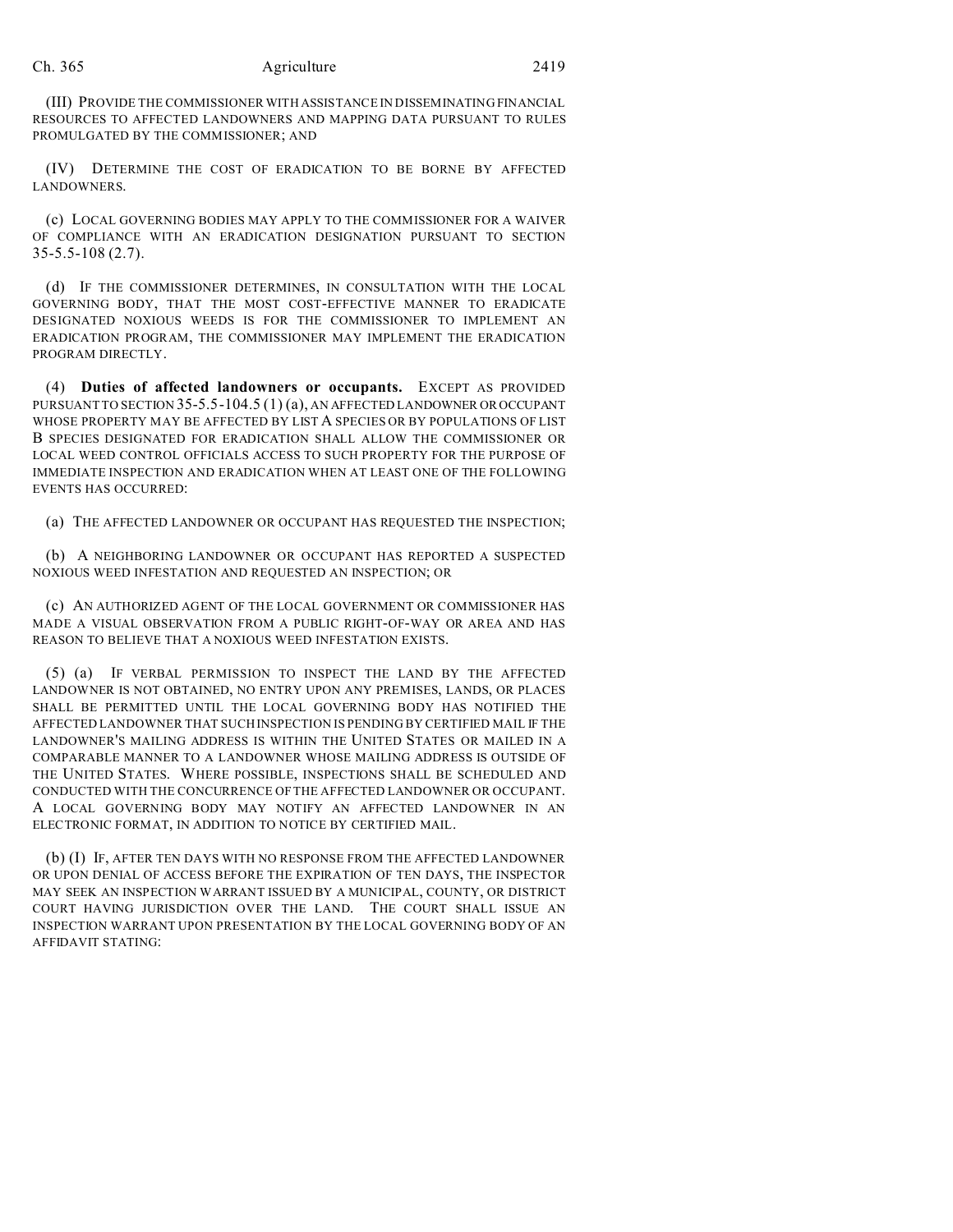(A) THE INFORMATION THAT GIVES THE INSPECTOR REASONABLE CAUSE TO BELIEVE THAT ANY PROVISION OF THIS SECTION, SECTION 35-5.5-104.5, OR SECTION 35-5.5-108, IS BEING OR HAS BEEN VIOLATED;

(B) THE AFFECTED LANDOWNER HAS FAILED TO RESPOND OR THE LANDOWNER OR OCCUPANT HAS DENIED ACCESS TO THE INSPECTOR; AND

(C) A GENERAL DESCRIPTION OF THE LOCATION OF THE AFFECTED LAND.

(II) NO AFFECTED LANDOWNER OR OCCUPANT SHALL DENY ACCESS TO AN AUTHORIZED AGENT OF THE LOCAL GOVERNING BODY OR THE COMMISSIONER IN POSSESSION OF AN INSPECTION WARRANT.

(6) AN AFFECTED LANDOWNER SHALL NOTIFY A LESSEE OR OCCUPANT OF AFFECTED LANDS OF ALL NOTICES OF INSPECTION AND ERADICATION EFFORTS ON SUCH LANDS AS SOON AS PRACTICABLE.

(7) THE LOCAL GOVERNING BODY OF THE COUNTY OR MUNICIPALITY HAVING JURISDICTION OVER PRIVATE AND PUBLIC LANDS ON WHICH LIST A SPECIES OR POPULATIONS OF LIST B SPECIES DESIGNATED FOR ERADICATION ARE FOUND SHALL NOTIFY THE AFFECTED LANDOWNER OR OCCUPANT OF SUCH LANDS BY CERTIFIED MAIL IF THE LANDOWNER'S MAILING ADDRESS IS WITHIN THE UNITED STATES OR MAILED IN A COMPARABLE MANNER TO A LANDOWNER WHOSE MAILING ADDRESS IS OUTSIDE OF THE UNITED STATES. THE NOTICE SHALL NAME THE NOXIOUS WEEDS, IDENTIFY ERADICATION AS THE REQUIRED MANAGEMENT OBJECTIVE, ADVISE THE AFFECTED LANDOWNER OR OCCUPANT TO COMMENCE ERADICATION EFFORTS WITHIN ASPECIFIED PERIOD OR CONDITION, AND STATE THE INTEGRATED WEED MANAGEMENT TECHNIQUES PRESCRIBED BY THE COMMISSIONER FOR ERADICATION. WHERE POSSIBLE, THE LOCAL GOVERNING BODY SHALL CONSULT WITH THE AFFECTED LANDOWNER OR OCCUPANT IN THE DEVELOPMENT OF A PLAN FOR THE ERADICATION OF NOXIOUS WEEDS ON THE PREMISES OR LAND.

(8) WITHIN FIVE DAYS AFTER THE LOCAL GOVERNING BODY MAILS NOTIFICATION, THE LANDOWNER SHALL COMPLY WITH THE TERMS OF THE NOTIFICATION OR SUBMIT AN ACCEPTABLE PLAN AND SCHEDULE FOR THE COMPLETION OF THE MANAGEMENT OBJECTIVE.

(9) (a) IN THE EVENT THE AFFECTED LANDOWNER OR OCCUPANT FAILS TO COMPLY WITH THE NOTICE TO ERADICATE THE IDENTIFIED NOXIOUS WEEDS AND IMPLEMENT AN APPROPRIATE ERADICATION PROGRAM, THE LOCAL GOVERNING BODY HAVING AUTHORITY OVER THE PUBLIC OR PRIVATE LAND SHALL:

(I) PROVIDE FOR AND COMPLETE THE ERADICATION OF SUCH NOXIOUS WEEDS AT SUCH TIME, UPON SUCH NOTICE, AND IN SUCH MANNER CONSISTENT WITH ACHIEVING THE MANAGEMENT OBJECTIVE AS THE LOCAL GOVERNING BODY DEEMS APPROPRIATE; AND

(II) DO ONE OF THE FOLLOWING:

(A) ASSESS THE WHOLE COST OF THE ERADICATION, INCLUDING UP TO ONE HUNDRED PERCENT OF INSPECTION, ERADICATION, AND OTHER INCIDENTAL COSTS IN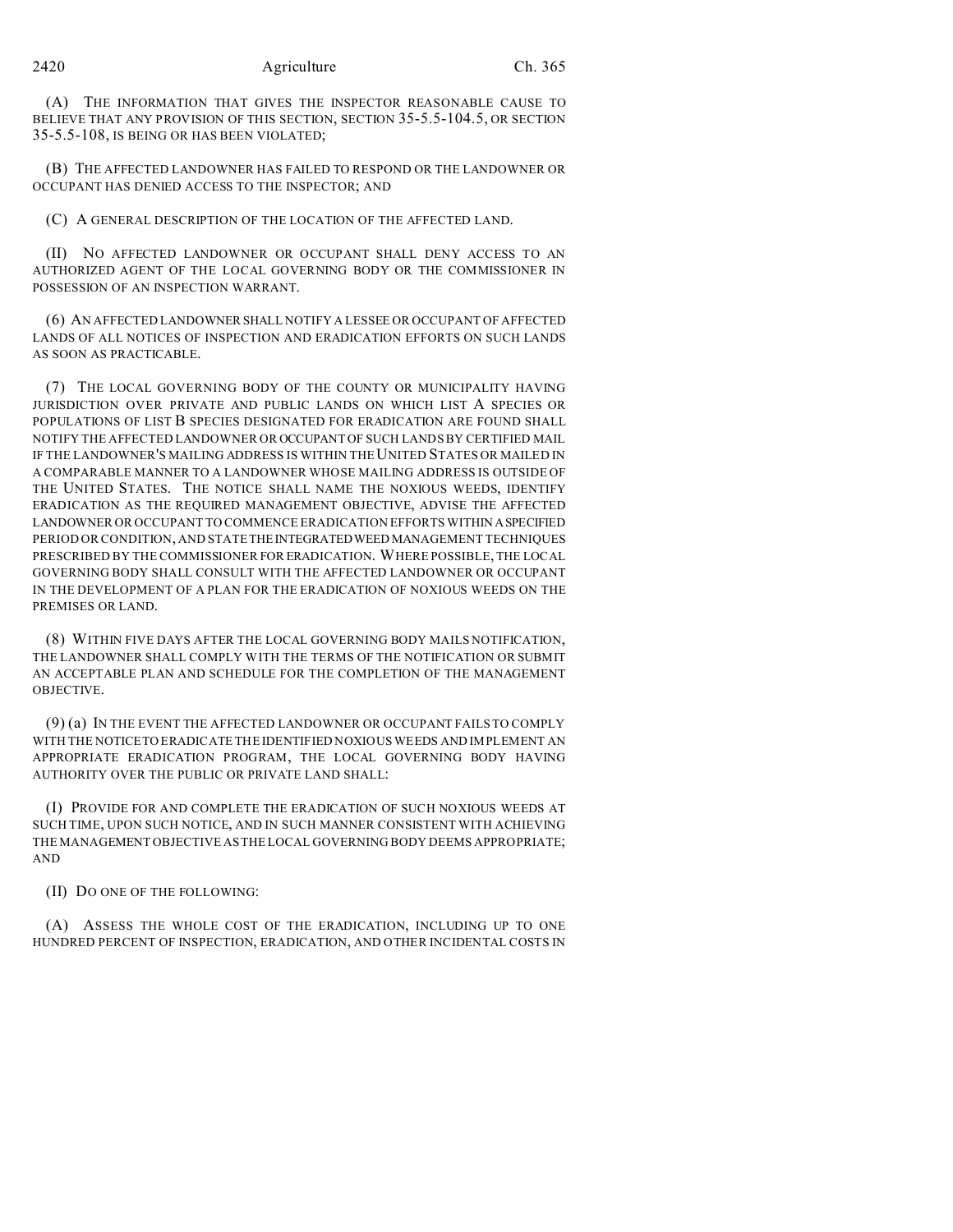CONNECTION WITH ERADICATION, UPON THE LOT OR TRACT OF LAND WHERE THE NOXIOUS WEEDS ARE LOCATED; EXCEPT THAT NO LOCAL GOVERNING BODY SHALL LEVY A TAX LIEN AGAINST LAND IT ADMINISTERS AS A PART OF A PUBLIC RIGHT-OF-WAY. SUCH ASSESSMENT SHALL BE A LIEN AGAINST EACH LOT OR TRACT OF LAND UNTIL PAID AND SHALL HAVE PRIORITY OVER ALL OTHER LIENS EXCEPT GENERAL TAXES AND PRIOR SPECIAL ASSESSMENTS. SUCH ASSESSMENT MAY BE CERTIFIED TO THE COUNTY TREASURER OF THE COUNTY IN WHICH THE PROPERTY IS LOCATED AND COLLECTED AND PAID OVER IN THE SAME MANNER AS PROVIDED FOR THE COLLECTION OF TAXES. ANY FUNDS COLLECTED PURSUANT TO THIS SECTION SHALL BE UTILIZED IN FURTHERANCE OF THE LOCAL GOVERNING BODY'S WEED MANAGEMENT EFFORTS.

(B) IN THE EVENT THE STATE BOARD, DEPARTMENT, OR AGENCY FAILS TO COMPLY WITH THE NOTICE TO ERADICATE THE IDENTIFIED NOXIOUS WEEDS, THE LOCAL GOVERNING BODY IN WHOSE JURISDICTION THE INFESTATION IS LOCATED MAY ENTER UPON SUCH LANDS AND UNDERTAKE THE MANAGEMENT OF SUCH NOXIOUS WEEDS OR CAUSE THE SAME TO BE DONE. THE EXPENSES ASSOCIATED WITH INSPECTION AND ERADICATION SHALL BE PAID BY THE STATE BOARD, DEPARTMENT, OR AGENCY THAT HAS JURISDICTION OVER THE LANDS. AN AGREEMENT FOR REIMBURSEMENT SHALL BE REACHED WITHIN TWO WEEKS AFTER THE DATE SUCH STATEMENT OF EXPENSE FOR ERADICATION IS SUBMITTED BY THE LOCALGOVERNING BODY. SUCH REIMBURSEMENT AGREEMENT SHALL BE IN WRITING. IF NO REIMBURSEMENT AGREEMENT HAS BEEN REACHED OR THE AMOUNT REFLECTED IN THE AGREEMENT IS NOT PAID UPON PRESENTATION, THE AMOUNT IN THE AGREEMENT SHALL BE SUBMITTED TO THE STATE CONTROLLER, WHO SHALL TREAT SUCH AMOUNT AS AN ENCUMBRANCE ON THE BUDGET OF THE STATE BOARD, DEPARTMENT, OR AGENCY INVOLVED ORSUCH CHARGE MAY BE RECOVERED IN ANY COURT WITH JURISDICTION OVER SUCH LANDS. THE EXPENSE ASSOCIATED WITH ERADICATION MAY BE RECOVERED IN ANY COURT WITH JURISDICTION OVER SUCH INFESTED LAND.

(b) NO LOCAL GOVERNING BODY SHALL PROVIDE FOR OR COMPEL THE ERADICATION OF LIST A SPECIES AND POPULATIONS OF LIST B SPECIES DESIGNATED FOR ERADICATION OR LIST B NOXIOUS WEEDS ON PRIVATE OR PUBLIC PROPERTY PURSUANT TO THIS SUBSECTION (9) WITHOUT FIRST APPLYING THE SAME MEASURES TO ANY LAND OR RIGHTS-OF-WAY OWNED OR ADMINISTERED BY THE LOCAL GOVERNING BODY THAT ARE ADJACENT TO THE PROPERTY.

(10) THE LOCAL GOVERNING BODY, THROUGH ITS DELEGATES, AGENTS, OR EMPLOYEES, SHALL HAVE THE RIGHT TO ENTER UPON ANY PREMISES, LANDS, OR PLACES DURING REASONABLE BUSINESS HOURS FOR THE PURPOSE OF ENSURING COMPLIANCE WITH THEREQUIREMENTS OF THIS SECTION CONCERNING NOXIOUS WEED ERADICATION.

(11) NO AGENT, EMPLOYEE, OR DELEGATE OF A LOCAL GOVERNING BODY SHALL HAVE A CAUSE OF ACTION AGAINST AN AFFECTED LANDOWNER OR OCCUPANT FOR PERSONAL INJURY OR PROPERTY DAMAGES WHILE ON PRIVATE OR PUBLIC LAND FOR PURPOSES OF ERADICATION OF NOXIOUS WEEDS EXCEPT WHEN SUCH DAMAGES WERE THE RESULT OF GROSS NEGLIGENCE, RECKLESSNESS, OR INTENTIONAL ACTION BY THE LANDOWNER.

(12) IF, IN THE OPINION OF THE COMMISSIONER, ANY LOCAL GOVERNING BODY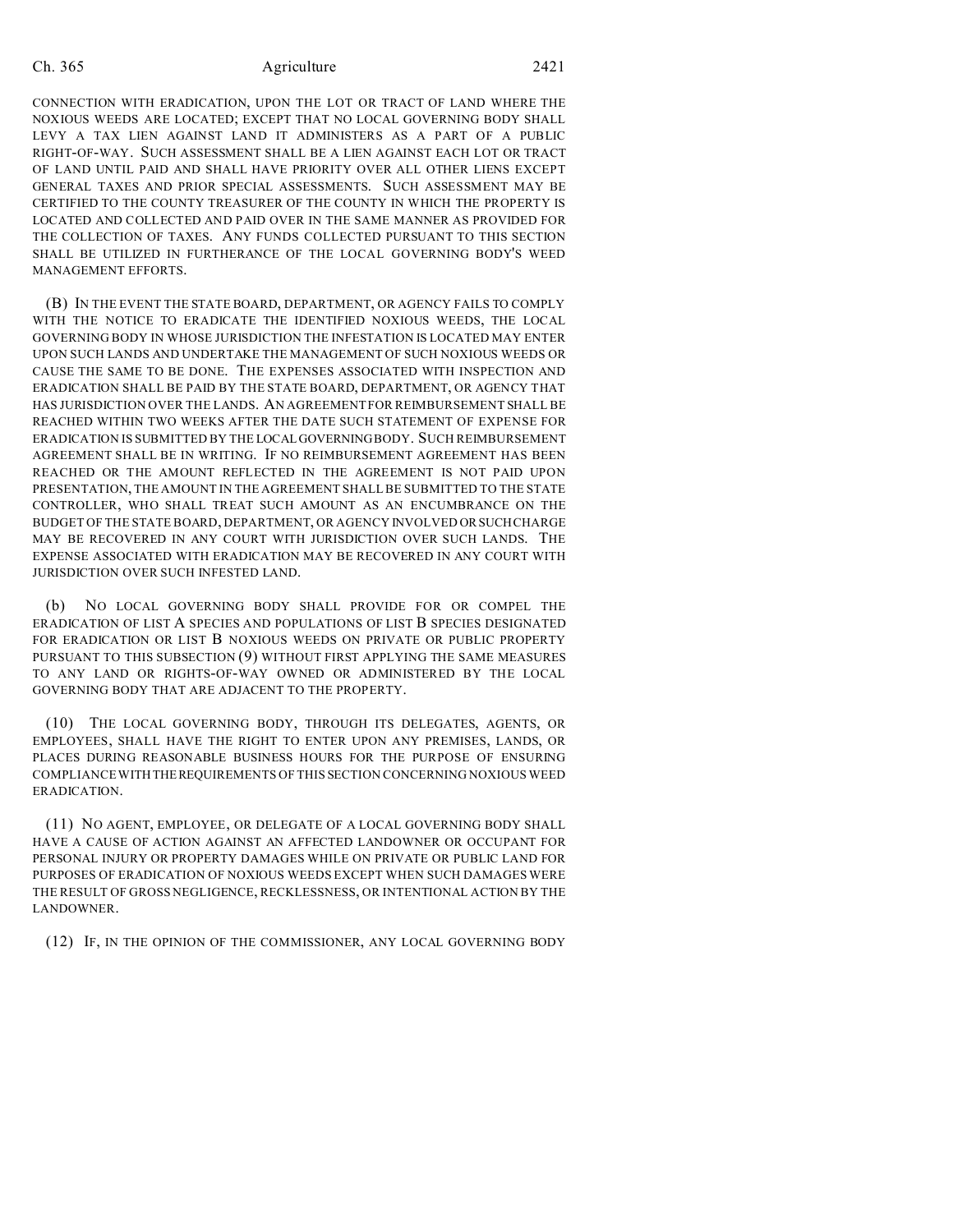#### 2422 Agriculture Ch. 365

FAILS TO ADEQUATELY PERFORM ANY OF THE DUTIES SET FORTH IN THIS SECTION, THE COMMISSIONER IS AUTHORIZED TO CONDUCT ANY OF THE FUNCTIONS OR DUTIES OF A LOCAL GOVERNING BODY PURSUANT TO THIS SECTION.

(13) THE COMMISSIONER OR THE LOCAL GOVERNING BODY MAY REQUIRE THE AFFECTED LANDOWNER TO PAY A PORTION OF THE COSTS ASSOCIATED WITH ERADICATION OF THE NOXIOUS WEEDS.

(14) AN AFFECTED LANDOWNER MAY APPLY TO THE COMMISSIONER FOR A WAIVER OF COMPLIANCE WITH AN ERADICATION DESIGNATION PURSUANT TO SECTION 35-5.5-108 (2.7).

(15) FOR THE PURPOSES OF THIS SECTION, AN "OCCUPANT" SHALL NOT INCLUDE THE OWNER OF AN EASEMENT OR RIGHT-OF-WAY.

**35-5.5-108.7. State noxious weed advisory committee - repeal.** (1) (a) THERE IS HEREBY CREATED THE STATE NOXIOUS WEED ADVISORY COMMITTEE, REFERRED TO IN THIS SECTION AS THE "STATE ADVISORY COMMITTEE". THE STATE ADVISORY COMMITTEE SHALL CONSIST OF FIFTEEN MEMBERS. SUCH MEMBERS SHALL BE APPOINTED BY THE COMMISSIONER AND SHALL SERVE WITHOUT PER DIEM COMPENSATION OR EXPENSES. OF THE FIFTEEN MEMBERS, AT LEAST ONE MEMBER WHO SHALL REPRESENT PRIVATE AND PUBLIC LANDOWNERS OR LAND MANAGERS; AT LEAST TWO MEMBERS SHALL REPRESENT WEED MANAGEMENT PROFESSIONALS FROM THE FEDERAL, STATE, OR LOCAL LEVELS; AT LEAST ONE MEMBER SHALL REPRESENT PUBLIC OR PRIVATE WEED SCIENTISTS; AT LEAST TWO MEMBERS SHALL REPRESENT LOCAL GOVERNING BODIES; FOUR MEMBERS SHALL BE AGRICULTURAL PRODUCERS, AS DEFINED IN SECTION 35-1-102; AND AT LEAST THREE MEMBERS SHALL REPRESENT KNOWLEDGEABLE RESOURCE SPECIALISTS OR INDUSTRIES, INCLUDING, BUT NOT LIMITED TO, ENVIRONMENTAL ORGANIZATIONS. REPRESENTATION ON THE STATE ADVISORY COMMITTEE SHALL REFLECT THE DIFFERENT GEOGRAPHIC AREAS OF THE STATE EQUALLY, TO THE GREATEST EXTENT POSSIBLE. MEMBERS OF THE STATE ADVISORY COMMITTEE THAT REPRESENT THE VARIOUS STAKEHOLDERS AND REGIONS SHALL SOLICIT INPUT FROM SIMILAR STAKEHOLDERS WITHIN EACH MEMBER'S AREA OF EXPERTISE AND REGION OF THE STATE. MEMBERS OF THE STATE ADVISORY COMMITTEE SHALL COMMUNICATE THE COMMITTEE'S RECOMMENDATIONS TO THE REGION AND STAKEHOLDERS REPRESENTED BY EACH MEMBER.

(b) STAGGERED APPOINTMENTS SHALL BE MADE SO THAT NOT MORE THAN EIGHT MEMBERS' TERMS EXPIRE IN ANY ONE YEAR, AND THEREAFTER APPOINTMENTS SHALL BE FOR TERMS OF TWO YEARS EACH. APPOINTEES SHALL BE LIMITED TO TWO FULL TERMS EACH. EACH STATE ADVISORY COMMITTEE MEMBER SHALL HOLD OFFICE UNTIL THE EXPIRATION OF THE TERM FOR WHICH SUCH MEMBER IS APPOINTED OR UNTIL A SUCCESSOR HAS BEEN DULY APPOINTED.

(c) IN THE EVENT OF A VACANCY ON THE STATE ADVISORY COMMITTEE, THE COMMISSIONER SHALL FILL SUCH VACANCY PROMPTLY TO ALLOW A QUORUM OF THE STATE ADVISORY COMMITTEE TO FUNCTION.

(d) THE COMMISSIONER MAY REMOVE ANY MEMBER OF THE STATE ADVISORY COMMITTEE FOR MISCONDUCT, INCOMPETENCE, OR NEGLECT OF DUTY.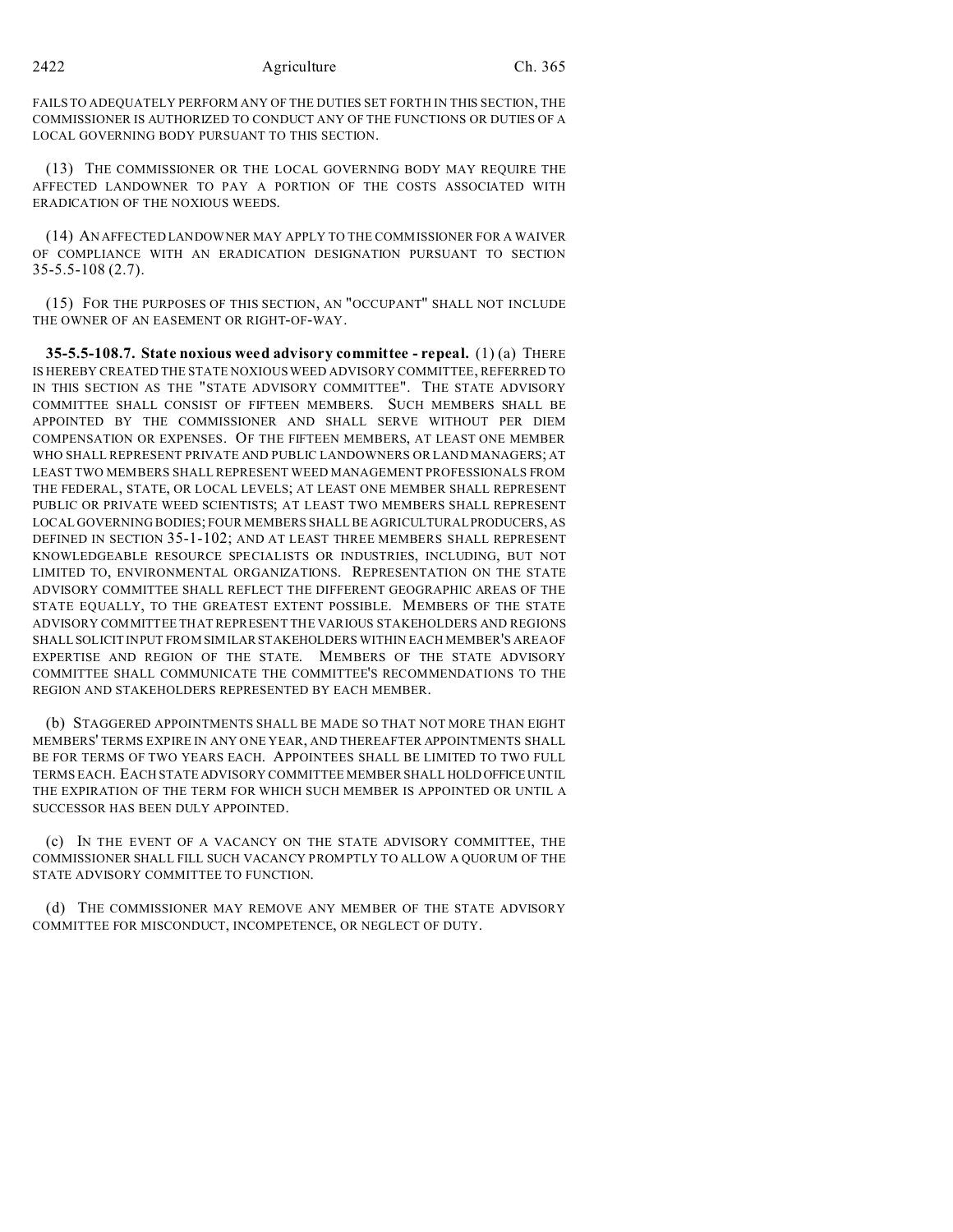(e) A QUORUM OF THE STATE ADVISORY COMMITTEE SHALL ELECT OR APPOINT ANNUALLY A CHAIRMAN AND A VICE-CHAIRMAN.

(f) A QUORUM OF THE STATE ADVISORY COMMITTEE SHALL BE A MAJORITY OF THE MEMBERS APPOINTED TO THE STATE ADVISORY COMMITTEE.

(g) THE STATE ADVISORY COMMITTEE SHALL MEET AT LEAST QUARTERLY.

(2) THE STATE ADVISORY COMMITTEE SHALL MAKE RECOMMENDATIONS TO THE COMMISSIONER CONCERNING THE:

(a) DESIGNATION OF STATE NOXIOUS WEEDS;

(b) CLASSIFICATION OF STATE NOXIOUS WEEDS;

(c) DEVELOPMENT AND IMPLEMENTATION OF STATE WEED MANAGEMENT PLANS; AND

(d) PRESCRIBED TECHNIQUES FOR ERADICATION, CONTAINMENT, AND SUPPRESSION OF STATE NOXIOUS WEEDS.

(3) RECOMMENDATIONS OF THE STATE ADVISORY COMMITTEE SHALL BE MADE BY A MAJORITY VOTE OF THE MEMBERS OF THE STATE ADVISORY COMMITTEE.

(4) THE STATE ADVISORY COMMITTEE SHALL PERIODICALLY ASSESS THE PROGRESS MADE TO IMPLEMENT THE PROVISIONS OF SECTIONS 35-5.5-104.5, 35-5.5-108.5, 35-5.5-108.7, AND 35-5.5-108 (2) (a); MEASURE THE RESULTS AND EFFECTIVENESS OF ENDEAVORS TO ERADICATE, CONTAIN,AND SUPPRESS NOXIOUS WEEDS WITHIN THIS STATE; AND RECOMMEND TO THE COMMISSIONER WAYS TO ENHANCE STATEWIDE EFFORTS TO STOP THE SPREAD OF NOXIOUS WEEDS.

(5) THIS SECTION IS REPEALED, EFFECTIVE JULY 1, 2013.

**SECTION 4.** 35-5.5-108 (2) and (3), Colorado Revised Statutes, are amended, and the said 35-5.5-108 is further amended BY THE ADDITION OF THE FOLLOWING NEW SUBSECTIONS, to read:

**35-5.5-108. Designated noxious weeds - legislative declaration.** (2) (a) The state list of plant species that are designated as noxious weeds shall be designated by rule and shall be managed under the provisions of this article. ON AND AFTER THE EFFECTIVE DATE OF THIS SUBSECTION (2), AS AMENDED, THE COMMISSIONER SHALL CLASSIFY NOXIOUS WEEDS INTO ONE OF A MINIMUM OF THREE CATEGORIES, INCLUDING:

(I) "LIST A", WHICH MEANS RARE NOXIOUS WEED SPECIES THAT ARE SUBJECT TO ERADICATION WHEREVER DETECTED STATEWIDE IN ORDER TO PROTECT NEIGHBORING LANDS AND THE STATE AS A WHOLE;

(II) "LIST B", WHICH MEANS NOXIOUS WEED SPECIES WITH DISCRETE STATEWIDE DISTRIBUTIONS THAT ARE SUBJECT TO ERADICATION, CONTAINMENT, OR SUPPRESSION IN PORTIONS OF THE STATE DESIGNATED BY THE COMMISSIONER IN ORDER TO STOP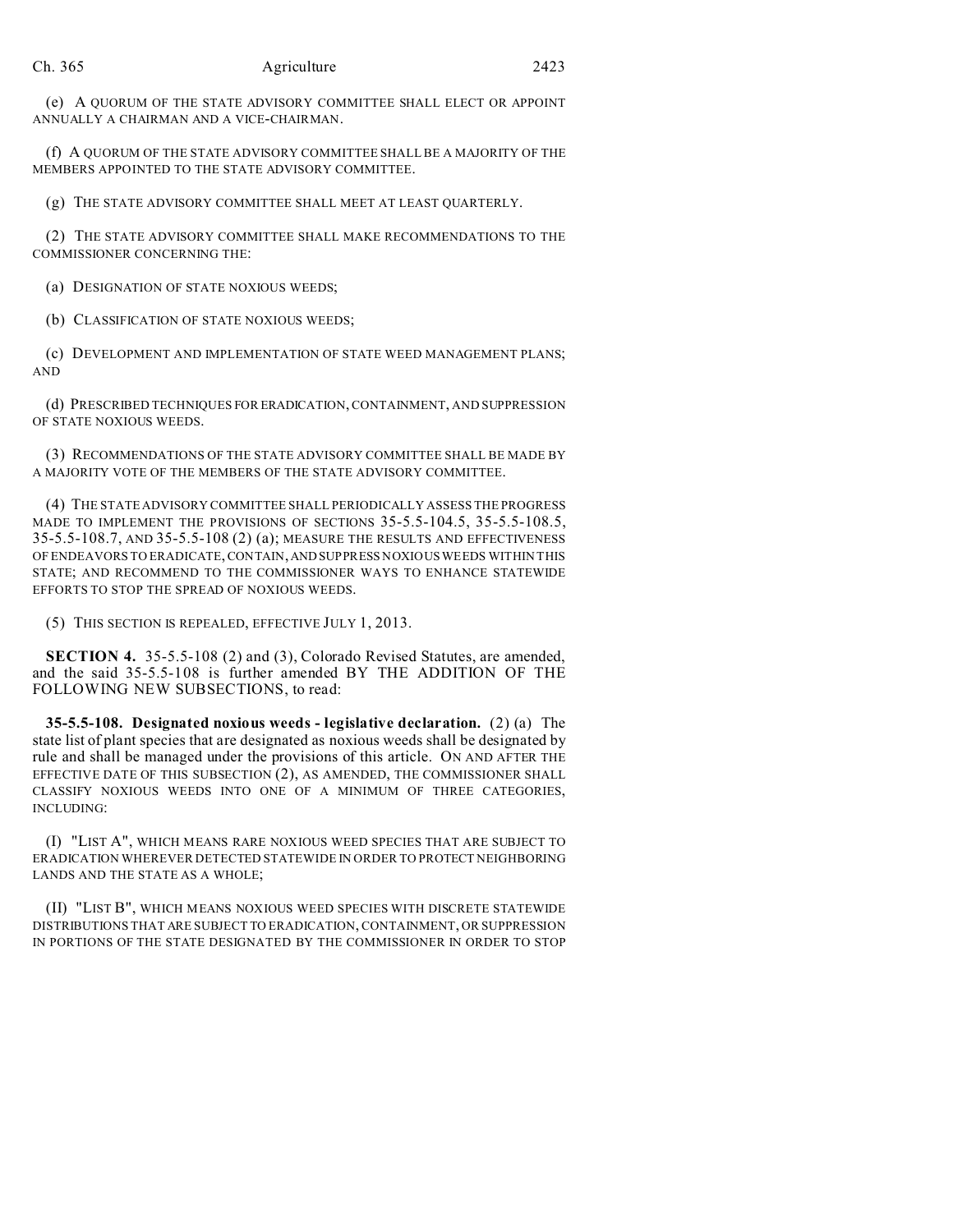## THE CONTINUED SPREAD OF THESE SPECIES;

(III) "LIST C", WHICH MEANSWIDESPREAD AND WELL-ESTABLISHED NOXIOUS WEED SPECIES FOR WHICH CONTROL IS RECOMMENDED BUT NOT REQUIRED BY THE STATE, ALTHOUGH LOCAL GOVERNING BODIES MAY REQUIRE MANAGEMENT.

(b) A LOCAL GOVERNING BODY MAY ADOPT ERADICATION, CONTAINMENT, OR SUPPRESSION STANDARDS THAT ARE MORE STRINGENT THAN THE STANDARDS ADOPTED BY THE COMMISSIONER.

(2.1) THE COMMISSIONER SHALL REVIEW AND REVISE, AS NECESSARY, THE STATE NOXIOUS WEED LIST AT LEAST ONCE EVERY THREE YEARS.

(2.3) THE COMMISSIONER SHALL DEVELOP AND IMPLEMENT BY RULE STATE NOXIOUS WEED MANAGEMENT PLANS FOR NOXIOUS WEED SPECIES CLASSIFIED AS LIST A OR LIST B SPECIES. FOR EACH NOXIOUS WEED SPECIES, EACH MANAGEMENT PLAN SHALL DESIGNATE THE MANAGEMENT OBJECTIVES FOR ALL LANDS OF THE STATE APPROPRIATE TO ACHIEVE THE STATED PURPOSE OF THE SPECIES CLASSIFICATION.

(2.5) THE COMMISSIONER SHALL PRESCRIBE INTEGRATED MANAGEMENT TECHNIQUES TO ACHIEVE SPECIFIED MANAGEMENT OBJECTIVES FOR EACH LISTED SPECIES AFTER CONSULTING WITH THE STATE NOXIOUS WEED ADVISORY COMMITTEE. THE PRESCRIBED MANAGEMENT TECHNIQUESSHALLBEMANDATORY TECHNIQUES FOR LISTA SPECIES AND POPULATIONS OF LIST B SPECIES DESIGNATED FOR ERADICATION. THE COMMISSIONER SHALL DEVELOP MANAGEMENT TECHNIQUES PURSUANT TO SCIENCE-BASED METHODOLOGIES, PEER REVIEWED STUDIES, OR ANY OTHER METHOD THAT IS BASED ON CREDIBLE RESEARCH.

(2.6) THE CLASSIFICATIONS MADE PURSUANT TO PARAGRAPH (a) OF SUBSECTION (2) OF THIS SECTION SHALL PRIMARILY REFLECT THE KNOWN DISTRIBUTION OF THE DESIGNATED SPECIES, THE FEASIBILITY OF CURRENT CONTROL TECHNOLOGIES TO ACHIEVE SPECIFIED MANAGEMENT OBJECTIVES, AND THE COSTS OF CARRYING OUT THE PRESCRIBED STATE WEED MANAGEMENT PLAN.

(2.7) (a) THE COMMISSIONER SHALL ALSO ADOPT RULES FOR GRANTING COMPLIANCE WAIVERS TO LOCAL GOVERNING BODIES AND LANDOWNERS; EXCEPT THAT A WAIVER MAY NOT BE GRANTED TO THE AFFECTED LANDOWNER WHEN A LANDOWNER HAS WILFULLY OR WANTONLY VIOLATED THE PROVISIONS OF THIS SECTION OR SECTION 35-5.5-104.5 OR 35-5.5-108.5 ATTEMPTS TO DELAY ERADICATION OF A SPECIES WITHOUT JUST CAUSE.

(b) SUCH RULES SHALL INCLUDE:

(I) A PROCESS BY WHICH A LOCAL GOVERNING BODY OR AN AFFECTED LANDOWNER MAY PETITION THE COMMISSIONER TO CHANGE THE MANAGEMENT OBJECTIVES SPECIFIED IN A STATE NOXIOUS WEED MANAGEMENT PLAN;

### (II) THE CRITERIA USED TO EVALUATE SUCH PETITIONS; AND

(III) TIME FRAMES IN WHICH THE COMMISSIONER SHALL GRANT OR DENY SUCH PETITIONS.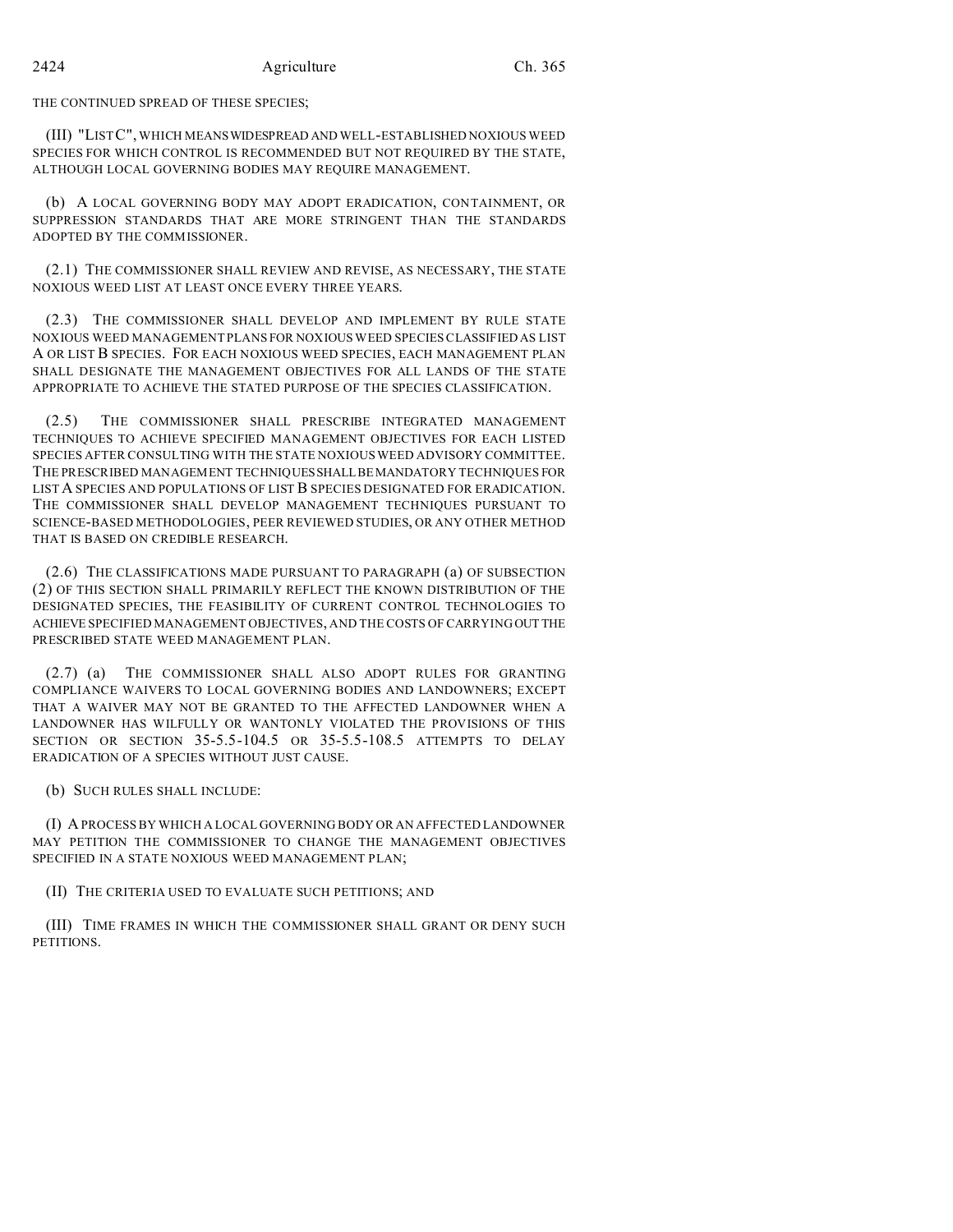(c) ACTIONS SUFFICIENT TO IMPLEMENT THE MANAGEMENT OBJECTIVE FOR A NOXIOUS WEED SPECIES SHALL CONTINUE UNTIL THE COMMISSIONER GRANTS A WAIVER PURSUANT TO THIS SUBSECTION (2.7).

(3) The board of county commissioners or governing body of a municipality may declare additional noxious weeds, within its jurisdictional boundaries, after a public hearing with thirty days prior notice to the public. ANY DECLARATION OF ADDITIONAL NOXIOUS WEEDS PURSUANT TO THIS SUBSECTION (3) SHALL INCLUDE THE MANAGEMENT OBJECTIVES FOR ALL AFFECTED LANDOWNERS.

#### **SECTION 5.** 35-5.5-118, Colorado Revised Statutes, is amended to read:

**35-5.5-118. Civil penalties.** (1) (a) Any person who violates this article or any rule adopted pursuant to this article is subject to a civil penalty, as determined by the commissioner. The penalty shall not exceed one thousand dollars per violation; except that such penalty may be doubled if it is determined that the person has violated the provision or rule more than once. No civil penalty shall be imposed unless and until the person charged is given notice and opportunity for a hearing pursuant to article 4 of title 24, C.R.S.

(b) IN ADDITION TO ANY CIVIL PENALTIES ASSESSED PURSUANT TO PARAGRAPH (a) OF THIS SUBSECTION (1), ANY PERSON WHO VIOLATES THE PROVISIONS OF SECTION 35-5.5-104.5, 35-5.5-108, OR 35-5.5-108.5, OR ANY RULE ADOPTED TO IMPLEMENT THESE SECTIONS, SHALL, UPON AN ORDER OF THE COMMISSIONER, PAY THE COST OF INSPECTION AND ERADICATION OF LIST A OR LIST B NOXIOUS WEED SPECIES, INCLUDING, BUT NOT LIMITED TO, ANY IMMEDIATE REMEDIATION COSTS, THE ESTIMATED COST OF FUTURE ERADICATION, ANY ADMINISTRATIVE COSTS, AND ANY COURT COST AND ATTORNEY FEES INCURRED BY THE COMMISSIONER IN ENFORCING SECTION 35-5.5-104.5, 35-5.5-108, OR 35-5.5-108.5, OR ANY RULE ADOPTED TO IMPLEMENT THESE SECTIONS. THE COMMISSIONER MAY NOT ENFORCE SUCH ORDER UNLESS AND UNTIL THE PERSON CHARGED IS GIVEN NOTICE AND OPPORTUNITY FOR A HEARING PURSUANT TO ARTICLE 4 OF TITLE 24,C.R.S. ALL MONEYS DUE AND OWING PURSUANT TO THIS PARAGRAPH (b) SHALL BE PAYABLE TO THE DEPARTMENT FOR THE PAYMENT AND REIMBURSEMENT OF ENFORCEMENT AND COSTS ASSOCIATED WITH SUCH ENFORCEMENT AND ARE HEREBY CONTINUOUSLY APPROPRIATED TO THE DEPARTMENT FOR SUCH PURPOSE.

(2) If the commissioner is unable to collect such A civil penalty, PAYMENT OF COSTS IMPOSED PURSUANT TO SUBSECTION (1) OF THIS SECTION, or if the person fails to pay all or a specified portion of the penalty SUCH PENALTY OR PAYMENT, the department may bring suit in any court of competent jurisdiction to recover such amount plus costs and attorney fees.

(3) Before imposing any civil penalty OR PAYMENT OF COSTS, the commissioner may consider the effect of such penalty OR PAYMENT OF COSTS on the ability of the person charged to stay in business.

(4) ALL civil penalties AND PAYMENT OF COSTS collected pursuant to this section shall be deposited in the noxious weed management fund created in section 35-5.5-116.